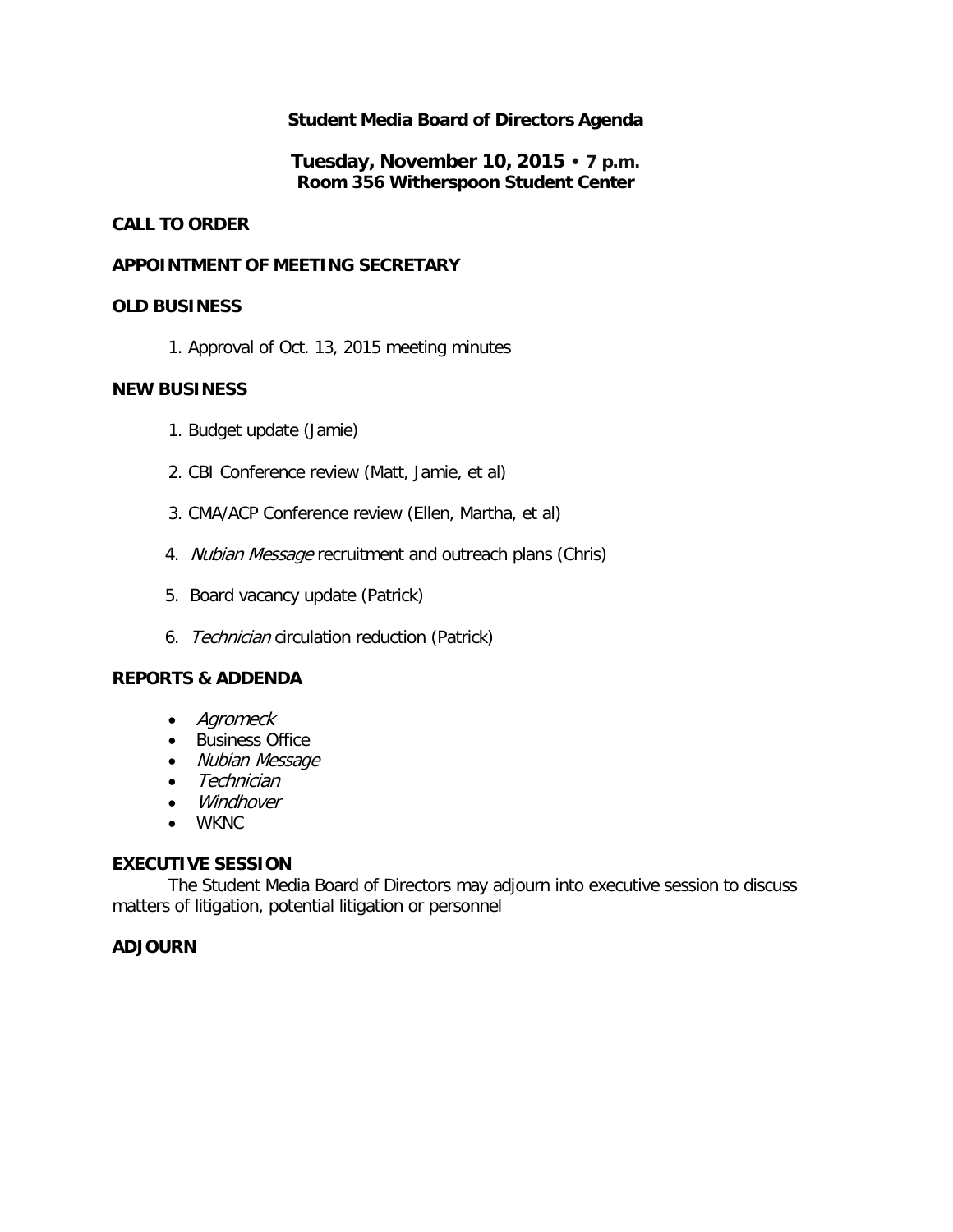#### **N.C. State Student Media Board of Directors October, 2015 meeting minutes**

#### **Tuesday, October 13, 2015 • 7 p.m. Room 356 Witherspoon Student Center**

Present: Tomesha Murray, Tyler Dukes, Dean Phillips, Maddie Lassiter, Mimi McCarthy, Marc Russo, Patrick Neal, Kaitlyn Montgomery, Molly Donovan, Kaanchee Gandhi, Matt Brown, Chris Hart-Williams, Mark Tate

Absent: Mark Foley, Brandon Tung, Sarah Bowman, Robbie Williams

Others present: Jamie Lynn Gilbert, Martha Collins, Ellen Meder

#### **CALL TO ORDER**

Chairman Mimi McCarthy called the meeting to order at 7:05 p.m. without a quorum, though one was subsequently established.

#### **APPOINTMENT OF MEETING SECRETARY**

Patrick Neal volunteered to serve as recording secretary for the meeting.

#### **BUDGET UPDATE**

Jamie Lynn Gilbert provided a budget update; the update is attached here and included in these minutes by reference. As one item of note, she noted that *Nubian Message* was showing zero percent on its payroll line, with the only expenditure there being \$12.49 for an ad commission. She said that this was because no one on staff had thus far submitted time sheets for work performed this academic year and that very few had completed the requisite paperwork to be on staff. In fact, she said, neither the editor in chief nor the managing editor had current employment paperwork on file. Ellen said she was working with the *Nubian* staff to rectify the situation.

#### **REPORT FROM NEWSPAPER ADVISORY BOARD REGARDING** NUBIAN MESSAGE **GOALS**

Patrick said the Newspaper Advisory Board had a good meeting on Monday, Oct. 5, with all members present. He said that the goals set for the *Nubian* were addressed in a general way in the *Nubian's* October board report, and more specifically in a document compiled by Ellen Meder and provided separately to the board; that document is attached here and included as part of these minutes by reference.

Patrick reviewed the goals listed on Ellen's document, and everyone who had participated in the Oct. 5 meeting agreed that it was an accurate summation of the goals agreed upon at that time. Per the goals, the *Nubian* will create two staff recruitment and outreach plans, both due at the November Board of Directors' meeting.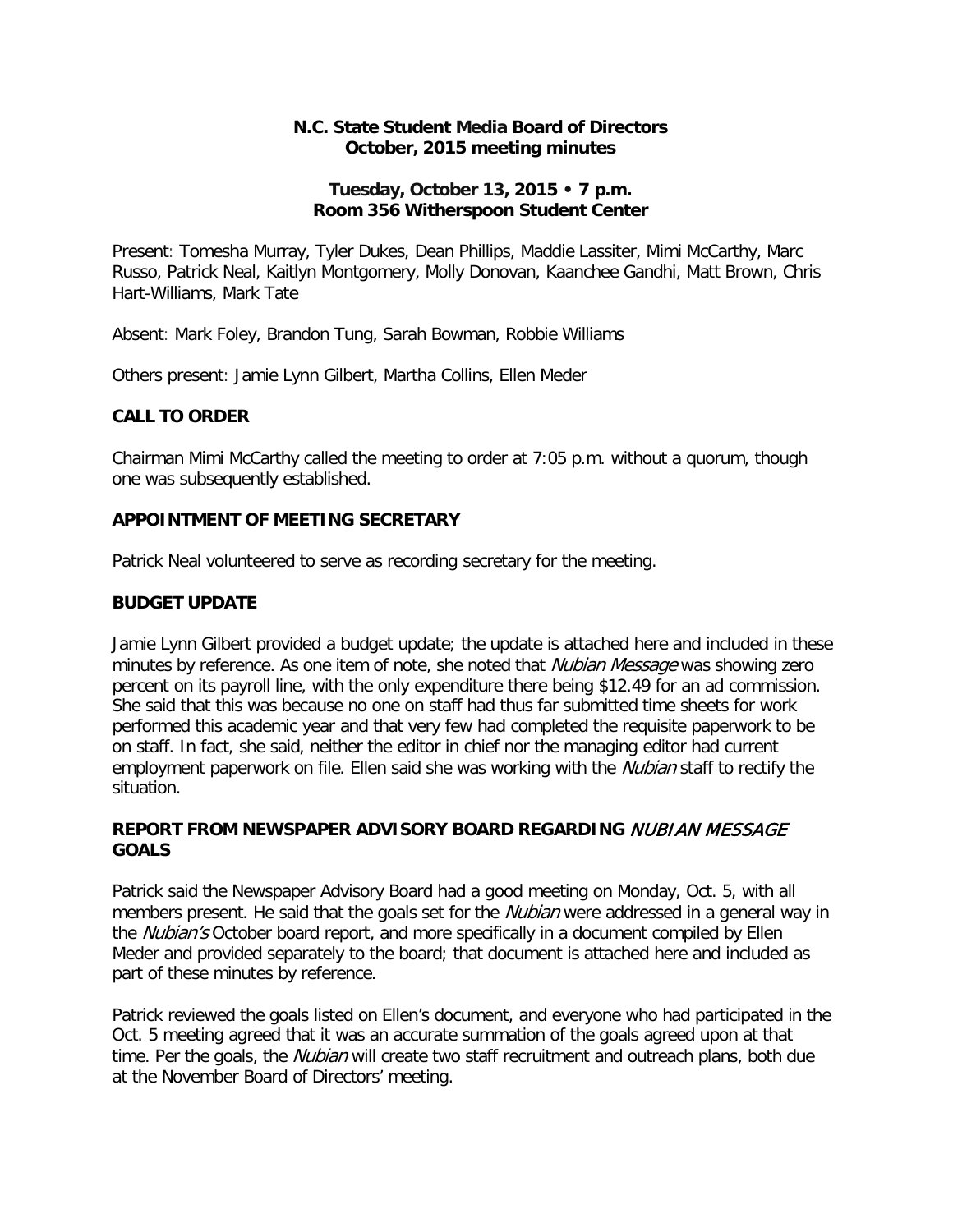#### **BOARD VACANCY AND CALL FOR NOMINATIONS**

Patrick said that Matt Donegan had notified him the day after the board's September meeting that he was leaving Capitol Broadcasting and thus relinquishing his seat on the board. Patrick said this was one of the "media professional" board seats and encouraged any of the board members with connections to, and board-worthy colleagues in, the local/area media industry to let him know.

#### **APPROVAL OF SEPTEMBER MEETING MINUTES**

With a quorum established, the board unanimously approved the minutes from the Sept. 8 meeting

# **ORGANIZATION REPORTS AND ADDENDA**

The editors' and managers' October board reports are attached here and included in these minutes by reference.

Agromeck editor Molly Donovan noted that since filing her report, she had submitted the yearbook cover as an assignment/exercise for the photo staff. Otherwise, she corrected an error in her report, saying that after the most recent deadline, the staff had submitted 136 pages, meaning this year's book was about 40 percent complete.

For WKNC, general manager Matt Brown said WKNC was covering national "Cassette Store Day" locally. Otherwise, Jamie encouraged board members to listen to Eye On the Triangle's special Diversity Week program on 88.1 on their way home from the meeting.

#### **ADJOURN**

The meeting adjourned at 7:25 p.m.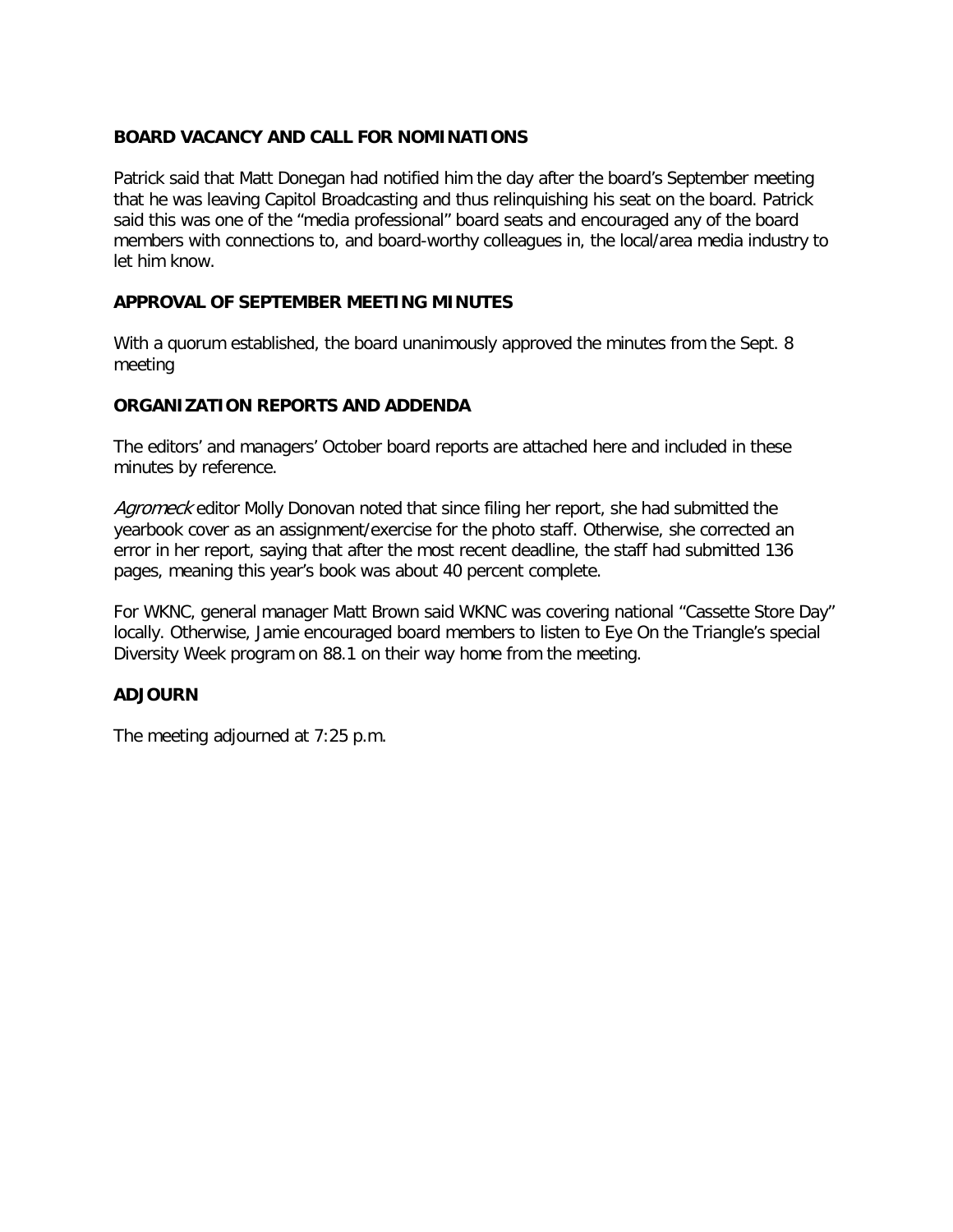# **STUDENT MEDIA ORGANIZATION REPORTS – November, 2015**

# Agromeck **submitted by Molly Donovan, editor**

### **Revenue**

- Last week was the first week of senior portraits, and we are offering a \$10 discount on the book for every senior that gets their photo taken. We had a table set up by the portraits to push book sales.
- Agromeck Man has officially returned!! He walks around campus and takes selfies with students for a contest and tells people how they can buy a book.

### **Expenditures**

 $\bullet$  N/A

### **Personnel**

- No major changes in staff.
- One designer has expressed interest in a Digital Media Coordinator position (originally the Webmaster) and we are beginning the interview process with her.

# **Training**

- More of our staff is completing their correspondency, and we have work nights every Thursday so staff can have the opportunity to sit down with editors and talk about their story/spread/etc.
- Over Halloween weekend, Eliza (our design editor) and Amanda (a senior staff designer) were able to go to the ACP/CMA conference in Austin, Texas. They split up and went to a ton of sessions and have shared what they've learned with our staff, and they also got to accept award on behalf of the Agromeck! The 2014 book won a Pacemaker, and the 2015 book won Second Place Best in Show!

#### **Coverage**

● We are working on a package regarding mental health on campus, as well as a spread on the CMT vs. BET party.

# **Technology**

 $\bullet$  N/A

# **Deadlines**

● We have not had a deadline since the last meeting. Our next deadline will be Dec. 11.

#### **Ethics/Legal Issues**

 $\bullet$  N/A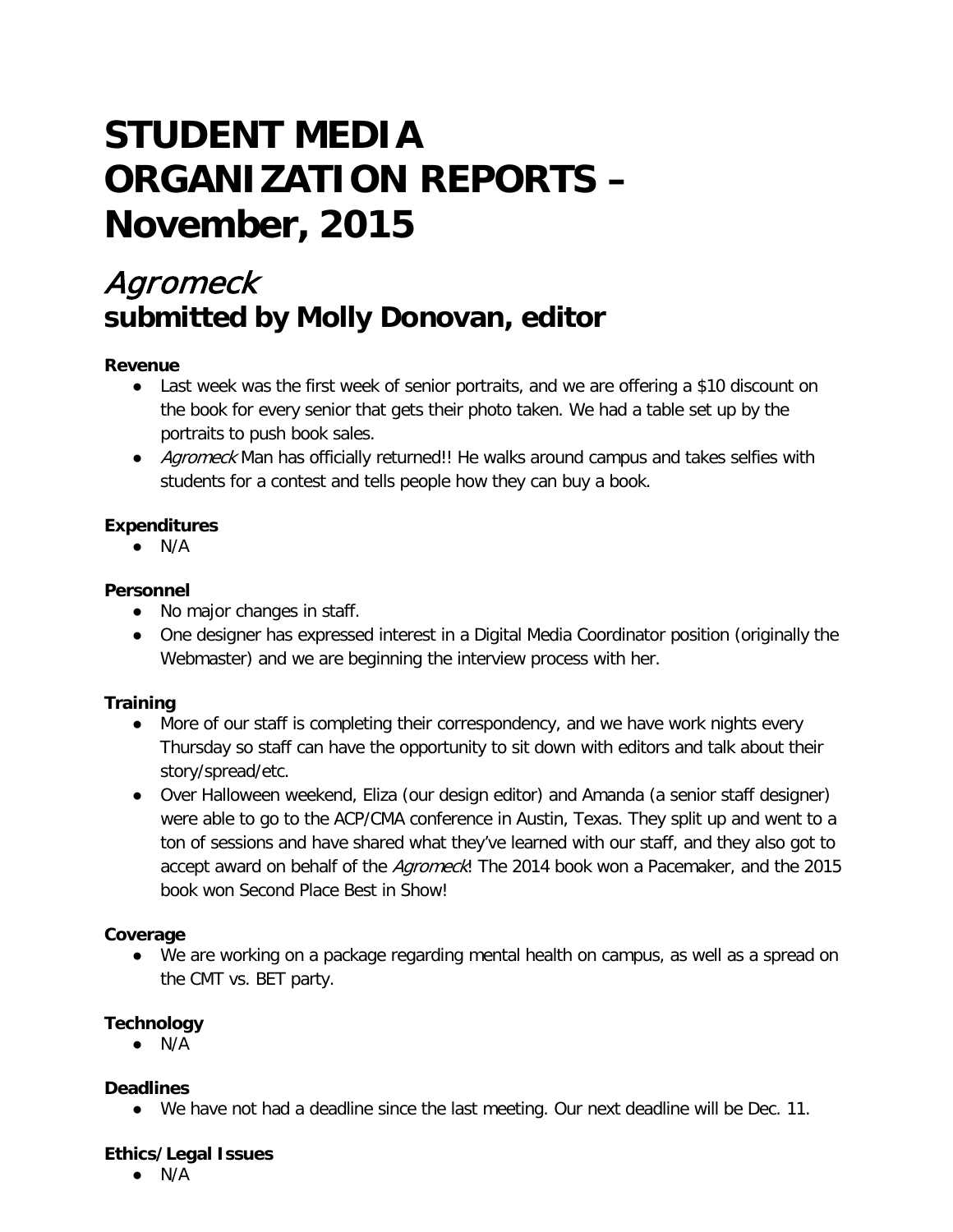# **Business Office submitted by Mark Tate, business office manager**

#### **Revenue**

#### **Technician**

October's Technician sales finished well and combined with the revenue from other outlets, it was just enough to exceed our monthly goal. During October, we held a housing fair at Stafford Commons and were able to bring in over \$11,000 in revenue from our Housing Guide special section. Coming up in November is the RED: Basketball Preview special section. We will be dropping our print distribution down from 7,000 to 5,000 per day. Because of this, we are lowering the rates across the board 25% to accommodate for the change.

#### WKNC

Year to Date (July 1<sup>st</sup>-October 19th) we have brought in \$4890 from WKNC sales.

#### Nubian Message

Nothing new to report on Nubian Message sales

#### **Agromeck**

We are in the process of doing senior portraits this week. We are on pace to far exceed our senior portrait numbers from last year and possibly hit the 600 mark. We have set up a table during every time slot for senior portraits. At this table, a Student Media representative is always present to discuss with students how to purchase a yearbook. We were able to sell our first book of the year last week.

#### **Expenditures**

All expenditures are normal. Due to trademark issues, we were forced to change the name of our dining website from packlife.org to nearncsu.com. Although we did not have to pay to have the site updated with the new name, we did have to pay for a new domain and new promotional memorabilia with the new name.

#### **Personnel**

We have hired three new junior media consultants that will be focusing on bringing in new business for the organization. We have also hired three new marketing interns that will help with promotional events and Agromeck sales.

#### **Training**

No new training events took place in October

#### **Deadlines**

The basketball preview deadline passed on November 5<sup>th</sup> and the preview will run on November  $12^{th}$ .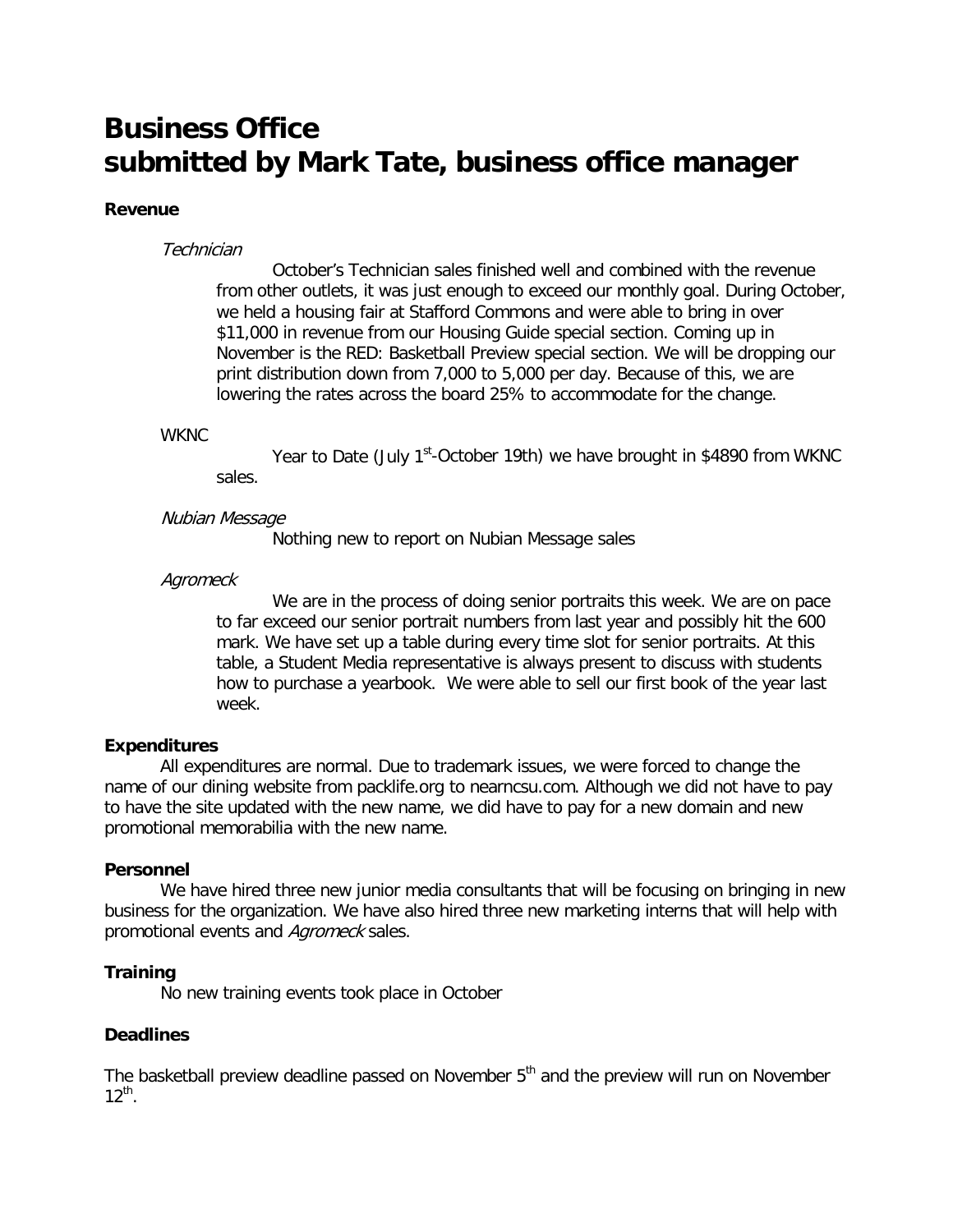# Nubian Message **Submitted by Chris Hart-Williams, editor**

No report by meeting date.

# Technician **Submitted by Kaitlin Montgomery, editor**

No report by meeting date.

# Windhover **submitted by Kaanchee Gandhi, editor-in-chief**

#### **Revenue**

Ryland has requested to take on his role of design editor as an internship for class credit rather than a paid position. We now have \$1,200 more in our budget for personnel. The money will most likely end up as surplus, however, since most of our positions are volunteer based.

# **Expenditures**

Nothing to report

#### **Personnel**

We have hired the following new personnel:

**Literary Editor:** Threa Almontaser **Visual Editor:** Cyrus Homesly **Audio Editor:** Julie Smitka **Designer:** Sonia Hupfeld-Cousineau: **Designer:** Ryan Williams **Social Media Correspondent:** Emily Ehling

The section editors will be forming their committees soon.

#### **Training**

Our section editors have new email addresses and access to shared Google Drives where we will be organizing submissions. Our new designers have been assigned small tasks to get acclimated with the design theme we have this year and soon we will all meet together to discuss the direction of the book. Our social media correspondent is being delegated a list of coverage to be posted online weekly.

#### **Technology**

Nothing to report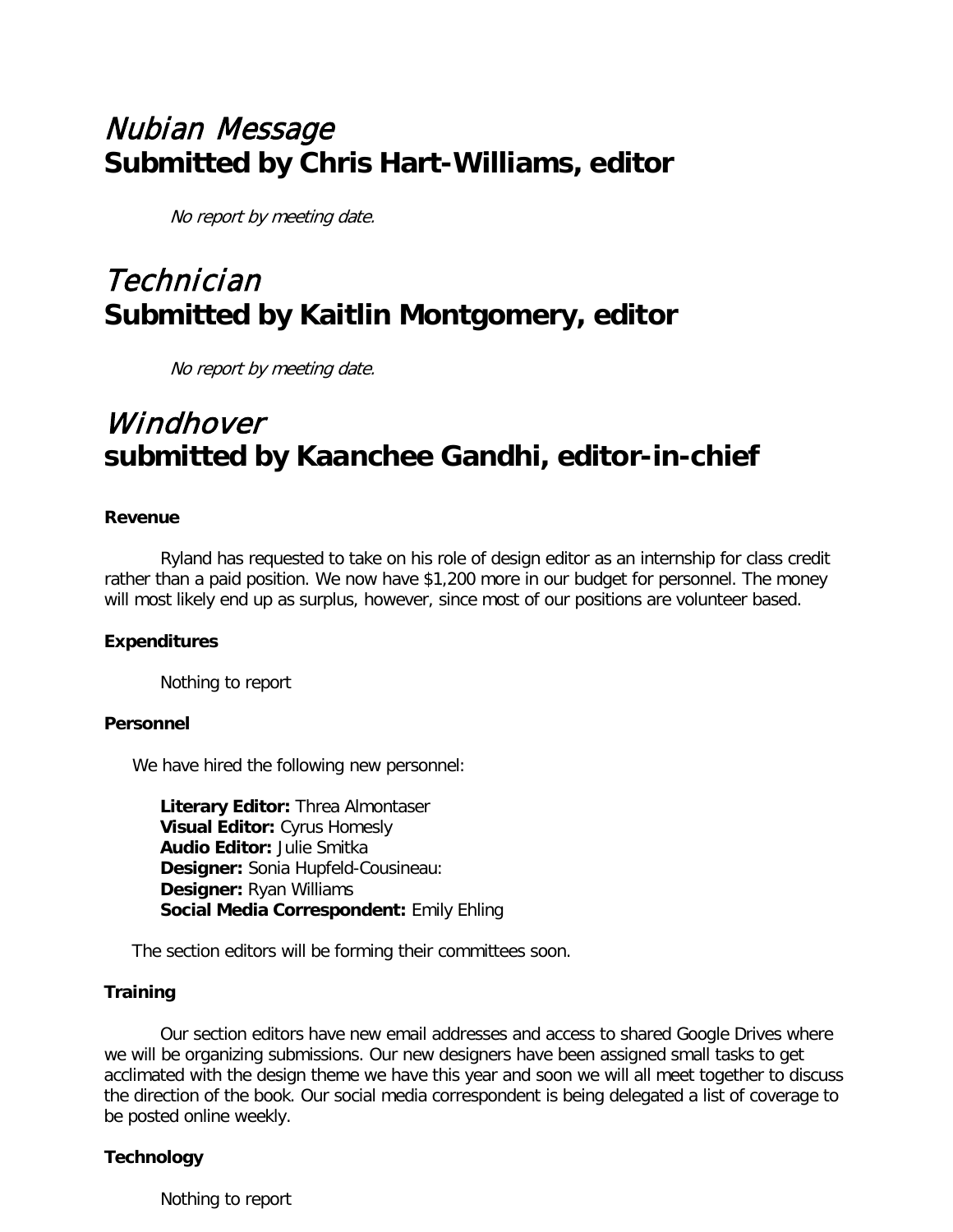#### **Coverage**

Promotion of our Open Mic Night is going well! We have a lot of people already signed up to perform or display their artwork. Our Open Mic Night is being held on Thursday, November 19th from 7-10pm in the Caldwell Lounge.

#### **Deadlines**

Nothing to report

#### **Ethics/Legal issues**

Nothing to report

# **WKNC submitted by Matt Brown, general manager**

#### **REVENUE**

Non-fee income (money in the bank), as of Oct. 31, 2015: \$ \$7,929.62 Donor announcements — \$1,235.00 Web Ads — \$205.80 Local Band Local Beer — \$900.00 Concert Promotions — \$2,300.00 Benefit Concerts/Events — \$1,005.00 Merchandise Sales — \$864.82 Other — \$1,419.00 [Donations and FY14 payment from Wolfpack Sports]

Donor announcement sales are at \$4,760.00 for the year, which isn't bad. Unfortunately, 88% of the sales are from one client. We did add one new client this month, though, so hopefully more will continue to purchase DAs with WKNC.

We are working to get our LBLB payments from Tir Na nOg before they close on Nov. 22, 2015. The series will be moved to The Pour House Music Hall and our partnership will remain the same.

#### **PERSONNEL**

We are at 120 staff members this semester. In the coming weeks we will be adding a multimedia director, and a deputy promotions assistant.

#### **LEADERSHIP DEVELOPMENT**

Matthew B, Cameren D, Julie S, Yvonne C, and Kevin K went to the College Broadcasters, Inc. National Student Electronic Media Convention in Minneapolis. Matthew and Cameren received \$500 undergraduate research travel grants and presented at the conference. When completed, the full convention summary will be

at [http://studentmedia.ncsu.edu/web/uploads/cbiminneapolis15.pdf.](http://studentmedia.ncsu.edu/web/uploads/cbiminneapolis15.pdf)

#### **COVERAGE**

Eye On the Triangle had an hour long program as part of Diversity Education Week. Our second Fridays on the Lawn will take place on November  $6<sup>th</sup>$  on Harris Field.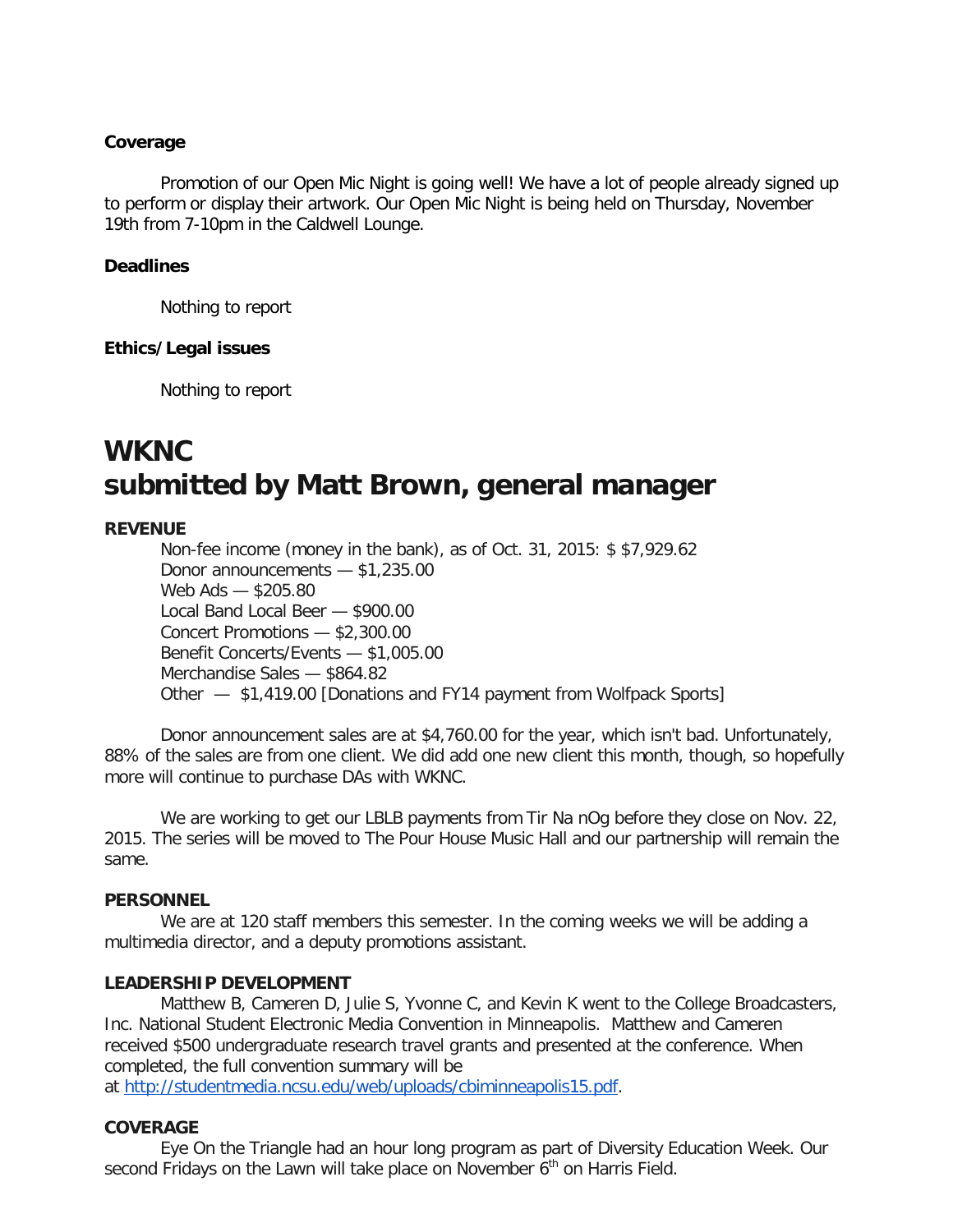#### **SOCIAL MEDIA**

We now have over 20,000 followers between our Twitter, Facebook, Instagram, Spotify, YouTube, and Cymbal accounts. We also have three Lounge video sessions planned for the rest of the month.

#### **AWARDS**

"88.1 Second of Technician Jan. 12, 2015," finalist, Best Audio Newscast, CBI National Student Production Awards

WKNC, winner, Best Social Media Presence, CBI National Student Production Awards WKNC, finalist, Biggest Champion of the Local Scene, CMJ College Radio Awards

WKNC, third place, Four-Year Radio Station of the Year, College Media Association Pinnacle Awards